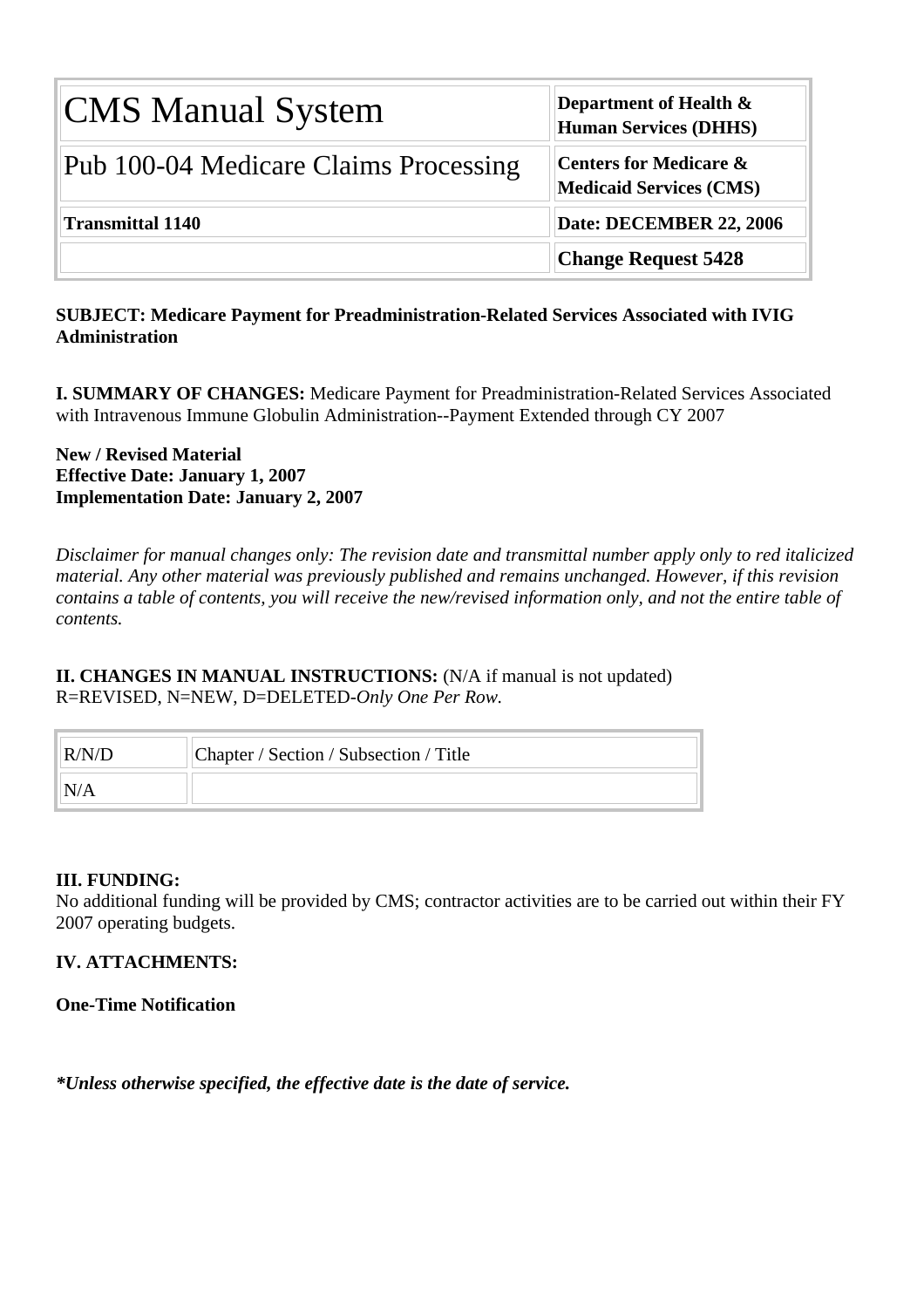# **Attachment – One-Time Notification**

#### **Pub. 100-04 Transmittal: 1140 Date: December 22, 2006 Change Request:5428**

**SUBJECT: Medicare Payment for Preadministration-Related Services Associated with IVIG Administration—Payment Extended through CY 2007** 

**Effective Date**: January 1, 2007

**Implementation Date:** January 2, 2007

## **I. GENERAL INFORMATION**

**A. Background:** Under Section 1861(s)(1) and 1861(s)(2), Medicare Part B covers intravenous immune globulin (IVIG) administered by physicians in physician offices and by hospital outpatient departments. When IVIG is administered to a Medicare beneficiary in the physician office or hospital outpatient department, Medicare makes separate payments to the physician or hospital for both the IVIG product itself and for the administration of the product via intravenous infusion.

For 2006, we established a temporary preadministration-related services payment for physicians and hospital outpatient departments that administer IVIG to Medicare beneficiaries. In the hospital outpatient prospective payment system final rule and the physician fee schedule final rule placed on display at the "Federal Register" on November 1, 2006, we announced that we will continue the temporary IVIG preadministration-related services payment to hospital outpatient departments and physicians that administer IVIG in 2007. This payment is for the additional preadministration-related services required to locate and acquire adequate IVIG product and prepare for an infusion of IVIG during this current period where there may be potential market issues.

**B. Policy:** In 2006, Medicare made a separate payment to physicians and hospital outpatient departments for preadministration-related services associated with administration of IVIG. For 2007, Medicare will continue to make a temporary separate payment to physicians and hospital outpatient departments for preadministration-related services associated with administration of IVIG.

As outlined below, the policy and billing requirements concerning the IVIG preadministration-related services payment are the same in 2007 as 2006. HCPCS code G0332 -Preadministration-Related Services for Intravenous Infusion of Immunoglobulin, (this service is to be billed in conjunction with administration of immunoglobulin) will be used to bill for this service. This IVIG preadministration service can be billed by the physician or outpatient hospital providing the IVIG infusion only once per patient per day of IVIG administration. The service must be billed on the same claim form as the IVIG product (J1566 and/or J1567) and have the same date of service as the IVIG product and a drug administration service. This IVIG preadministration service payment is in addition to Medicare's payments to the physician or hospital for the IVIG product itself and for administration of the IVIG product via intravenous infusion.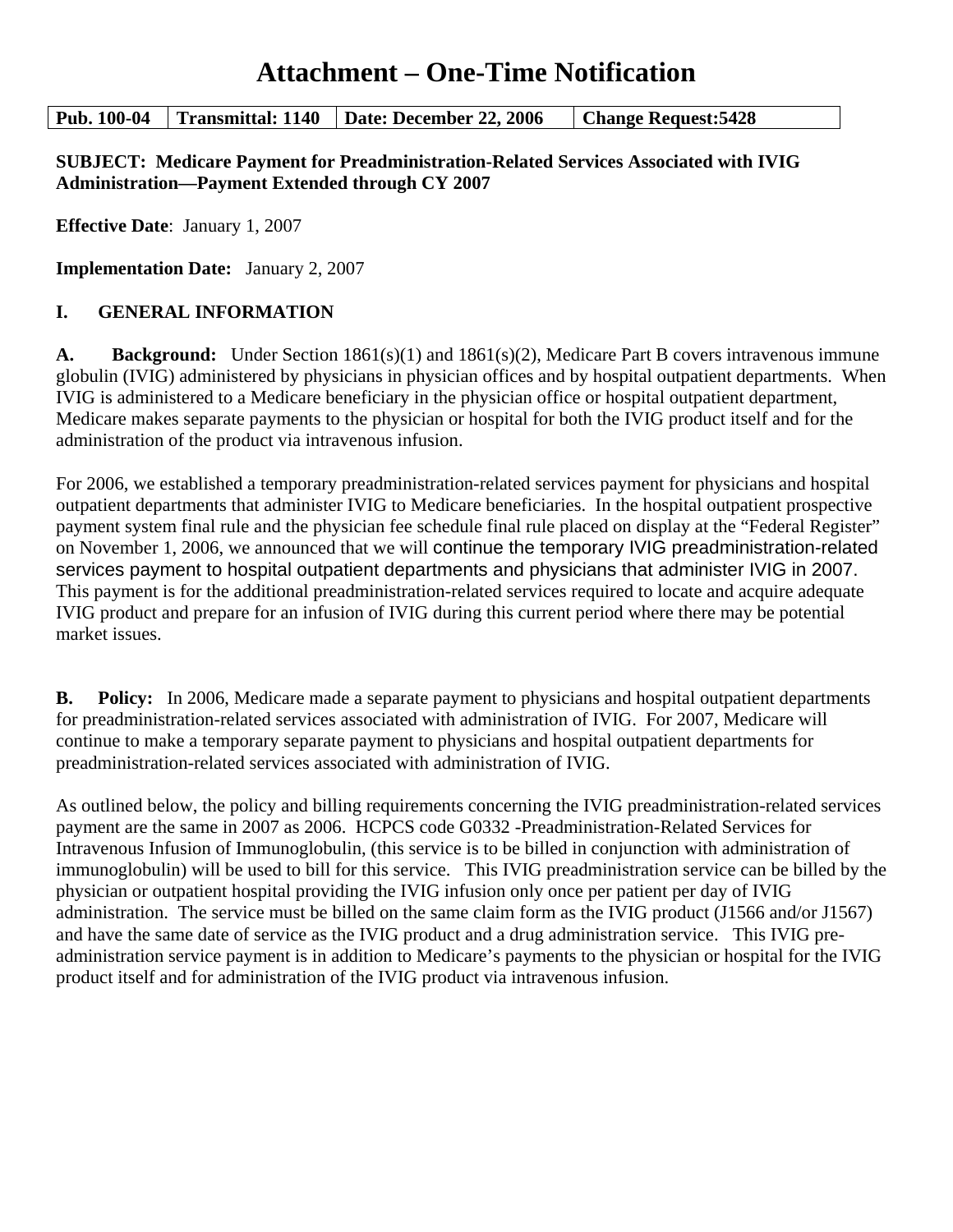## **II. BUSINESS REQUIREMENTS**

*Use "Shall" to denote a mandatory requirement* 

| <b>Number</b> | Requirement                                                                            | Responsibility (place an "X" in each |              |                           |               |               |             |              |               |              |               |              |
|---------------|----------------------------------------------------------------------------------------|--------------------------------------|--------------|---------------------------|---------------|---------------|-------------|--------------|---------------|--------------|---------------|--------------|
|               |                                                                                        | applicable column)                   |              |                           |               |               |             |              |               |              |               |              |
|               |                                                                                        | $\mathbf{A}$                         | D            | $\boldsymbol{\mathrm{F}}$ | $\mathcal{C}$ | D             | $\mathbf R$ |              | Shared-       |              |               | <b>OTHER</b> |
|               |                                                                                        |                                      | M I          |                           | $\mathbf{A}$  |               | $M$ H       |              | System        |              |               |              |
|               |                                                                                        | $\mathbf B$                          | E            |                           | $\mathbf R$   | ${\bf E}$     | H           |              |               | Maintainers  |               |              |
|               |                                                                                        |                                      |              |                           | $\mathbf R$   | $\mathbf{R}$  | $\mathbf I$ | $\mathbf{F}$ | $\mathbf{M}$  | $\mathbf{V}$ | $\mathcal{C}$ |              |
|               |                                                                                        | M                                    | M            |                           | $\mathbf I$   | $\mathcal{C}$ |             | $\bf I$      | $\mathcal{C}$ | M            | W             |              |
|               |                                                                                        | $\mathbf{A}$                         | A            |                           | E             |               |             | S            | S             | S            | F             |              |
|               |                                                                                        | $\overline{C}$                       | $\mathsf{C}$ |                           | $\mathbf R$   |               |             | S            |               |              |               |              |
| 5428.1        | Contractors shall continue to accept claims for                                        | X                                    |              | $\mathbf X$               | X             |               |             |              |               |              |               |              |
|               | G0332 effective for dates of service on and                                            |                                      |              |                           |               |               |             |              |               |              |               |              |
|               | after January 1, 2007.                                                                 |                                      |              |                           |               |               |             |              |               |              |               |              |
| 5428.1.1      | Carriers and CWF shall apply type of service 1                                         | X                                    |              |                           | X             |               |             |              |               |              | X             |              |
|               | for G0332.                                                                             |                                      |              |                           |               |               |             |              |               |              |               |              |
| 5428.2        | Carriers shall pay for preadministration-related                                       | $\boldsymbol{\mathrm{X}}$            |              |                           | X             |               |             |              |               |              |               |              |
|               | services (G0332) associated with IVIG                                                  |                                      |              |                           |               |               |             |              |               |              |               |              |
|               | administration under the physician fee schedule                                        |                                      |              |                           |               |               |             |              |               |              |               |              |
|               | when performed in a physician office.                                                  |                                      |              |                           |               |               |             |              |               |              |               |              |
| 5428.3        | Fiscal intermediaries shall pay for                                                    | X                                    |              | X                         |               |               |             |              |               |              |               |              |
|               | preadministration-related services (G0332)                                             |                                      |              |                           |               |               |             |              |               |              |               |              |
|               | associated with IVIG administration under the                                          |                                      |              |                           |               |               |             |              |               |              |               |              |
|               | outpatient prospective payment system (OPPS),                                          |                                      |              |                           |               |               |             |              |               |              |               |              |
|               | for hospitals subject to OPPS.                                                         |                                      |              |                           |               |               |             |              |               |              |               |              |
|               |                                                                                        |                                      |              |                           |               |               |             |              |               |              |               |              |
|               | Bill types: 12x, 13x.                                                                  |                                      |              |                           |               |               |             |              |               |              |               |              |
| 5428.4        | Fiscal intermediaries shall pay for                                                    | X                                    |              | X                         |               |               |             |              |               |              |               |              |
|               | preadministration-related services (G0332)                                             |                                      |              |                           |               |               |             |              |               |              |               |              |
|               | associated with IVIG administration to all non-                                        |                                      |              |                           |               |               |             |              |               |              |               |              |
|               | OPPS hospitals, under current payment                                                  |                                      |              |                           |               |               |             |              |               |              |               |              |
|               | methodologies.                                                                         |                                      |              |                           |               |               |             |              |               |              |               |              |
|               |                                                                                        |                                      |              |                           |               |               |             |              |               |              |               |              |
|               | Bill type: 12x, 13x, 85x.                                                              |                                      |              |                           |               |               |             |              |               |              |               |              |
| 5428.5        | Fiscal intermediaries shall return the claim to                                        | X                                    |              | X                         |               |               |             |              |               |              |               |              |
|               | the provider when more than 1 unit of service                                          |                                      |              |                           |               |               |             |              |               |              |               |              |
|               | of G0332 is indicated on the same claim for the<br>same date of service.               |                                      |              |                           |               |               |             |              |               |              |               |              |
|               |                                                                                        | X                                    |              |                           |               |               |             |              |               |              |               |              |
| 5428.5.1      | Carriers shall reject as unprocessable when<br>more than 1 unit of service of G0332 is |                                      |              |                           | X             |               |             |              |               |              |               |              |
|               | indicated on the same claim for the same date                                          |                                      |              |                           |               |               |             |              |               |              |               |              |
|               | of service.                                                                            |                                      |              |                           |               |               |             |              |               |              |               |              |
|               |                                                                                        | X                                    |              | X                         | X             |               |             |              |               |              |               |              |
| 5428.5.2      | Contractors shall use the appropriate<br>reason/remark code such as:                   |                                      |              |                           |               |               |             |              |               |              |               |              |
|               |                                                                                        |                                      |              |                           |               |               |             |              |               |              |               |              |
|               | M80 - "Not covered when performed during the                                           |                                      |              |                           |               |               |             |              |               |              |               |              |
|               | same session/date as a previously processed<br>service for the patient." and/or        |                                      |              |                           |               |               |             |              |               |              |               |              |
|               | B5 "Payment adjusted because                                                           |                                      |              |                           |               |               |             |              |               |              |               |              |
|               |                                                                                        |                                      |              |                           |               |               |             |              |               |              |               |              |
|               | coverage/program guidelines were not met or                                            |                                      |              |                           |               |               |             |              |               |              |               |              |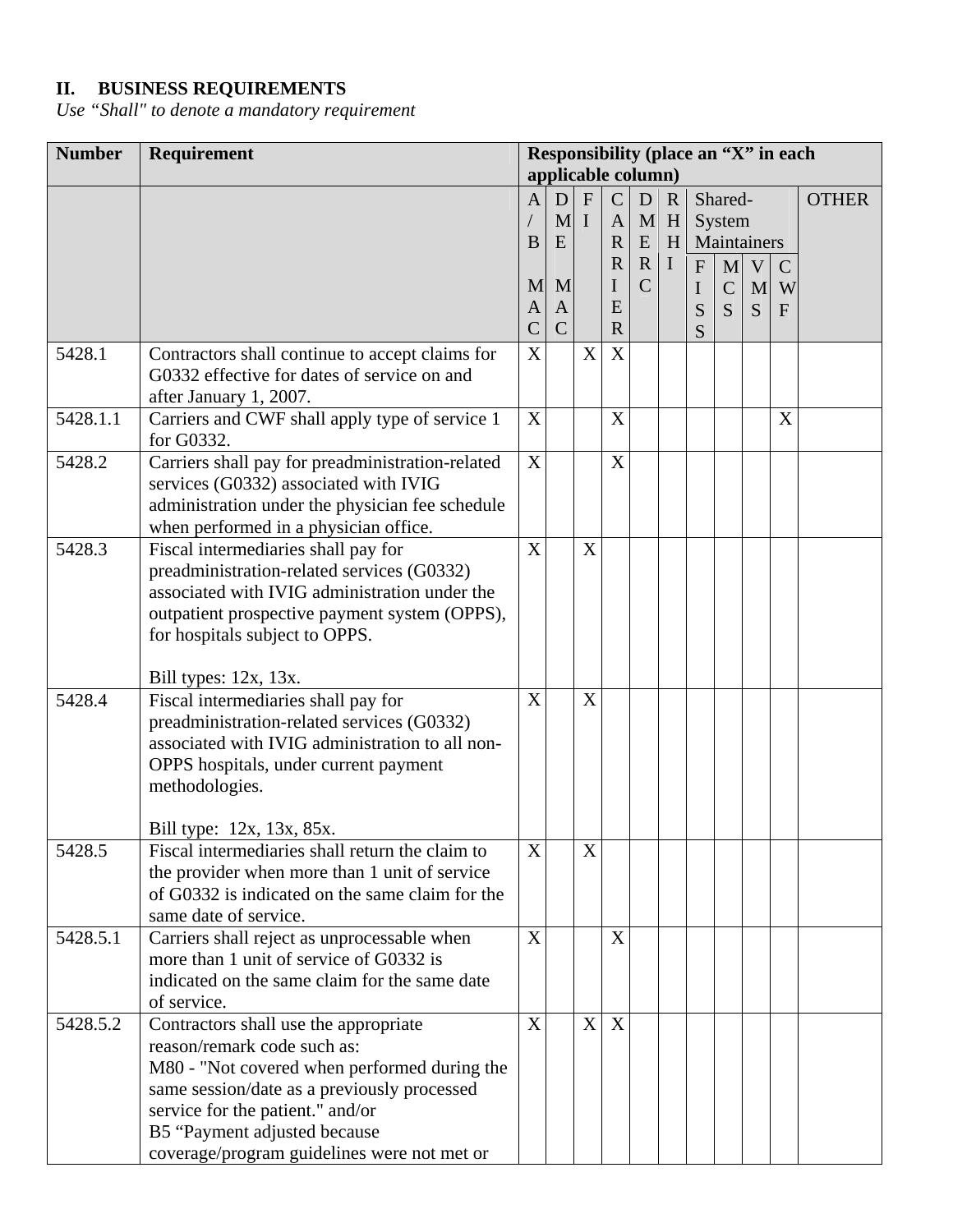| <b>Number</b>         | Requirement                                       | Responsibility (place an "X" in each |                |                           |                |                |             |              |               |             |             |              |
|-----------------------|---------------------------------------------------|--------------------------------------|----------------|---------------------------|----------------|----------------|-------------|--------------|---------------|-------------|-------------|--------------|
|                       |                                                   | applicable column)                   |                |                           |                |                |             |              |               |             |             |              |
|                       |                                                   | $\overline{A}$                       | D              | $\boldsymbol{\mathrm{F}}$ | $\mathbf C$    | D              | $\mathbf R$ |              | Shared-       |             |             | <b>OTHER</b> |
|                       |                                                   |                                      | $\mathbf{M}$   | $\mathbf I$               | $\mathbf{A}$   |                | $M$ H       |              | System        |             |             |              |
|                       |                                                   | B                                    | E              |                           | $\mathbf R$    | ${\bf E}$      | H           |              |               | Maintainers |             |              |
|                       |                                                   |                                      |                |                           | $\mathbf R$    | $\mathbf R$    | $\mathbf I$ | $\mathbf{F}$ | M             | V           | $\mathbf C$ |              |
|                       |                                                   | M                                    | M              |                           | I              | $\overline{C}$ |             | $\mathbf I$  | $\mathcal{C}$ | M           | W           |              |
|                       |                                                   | $\mathbf{A}$                         | $\mathbf{A}$   |                           | E              |                |             | S            | S             | S           | F           |              |
|                       |                                                   | $\overline{C}$                       | $\overline{C}$ |                           | $\overline{R}$ |                |             | S            |               |             |             |              |
|                       | were exceeded"                                    |                                      |                |                           |                |                |             |              |               |             |             |              |
| 5428.6                | A claim for preadministration-related services    | $\mathbf{X}$                         |                | X                         | X              |                |             |              |               |             |             |              |
|                       | (G0332) associated with IVIG administration is    |                                      |                |                           |                |                |             |              |               |             |             |              |
|                       | only payable if G0332, the drug (IVIG, HCPCS      |                                      |                |                           |                |                |             |              |               |             |             |              |
|                       | codes: J1566 and/or J1567), and the drug          |                                      |                |                           |                |                |             |              |               |             |             |              |
|                       | administration service are all billed on the same |                                      |                |                           |                |                |             |              |               |             |             |              |
|                       | claim for the same date of service.               |                                      |                |                           |                |                |             |              |               |             |             |              |
| $\overline{5428.6.1}$ | Fiscal intermediaries shall return the claim for  | X                                    |                | X                         |                |                |             |              |               |             |             |              |
|                       | G0332 to the provider if J1566 and/or J1567       |                                      |                |                           |                |                |             |              |               |             |             |              |
|                       | and a drug administration service are not also    |                                      |                |                           |                |                |             |              |               |             |             |              |
|                       | billed for the same date of service on the same   |                                      |                |                           |                |                |             |              |               |             |             |              |
|                       | claim.                                            |                                      |                |                           |                |                |             |              |               |             |             |              |
|                       |                                                   |                                      |                |                           |                |                |             |              |               |             |             |              |
| 5428.6.2              | Carriers shall reject as unprocessable a claim    | X                                    |                |                           | X              |                |             |              |               |             |             |              |
|                       | for G0332 if J1566 and/or J1567 and a drug        |                                      |                |                           |                |                |             |              |               |             |             |              |
|                       | administration service are not billed for the     |                                      |                |                           |                |                |             |              |               |             |             |              |
|                       | same date of service on the same claim.           |                                      |                |                           |                |                |             |              |               |             |             |              |
|                       |                                                   |                                      |                |                           |                |                |             |              |               |             |             |              |
| 5428.6.3              | Contractors shall use the appropriate             | X                                    |                | X                         | X              |                |             |              |               |             |             |              |
|                       | reason/remark messages such as: M67               |                                      |                |                           |                |                |             |              |               |             |             |              |
|                       | "Missing other procedure codes" and/or 16         |                                      |                |                           |                |                |             |              |               |             |             |              |
|                       | "Claim/service lacks information which is         |                                      |                |                           |                |                |             |              |               |             |             |              |
|                       | needed for adjudication.                          |                                      |                |                           |                |                |             |              |               |             |             |              |
| 5428.7                | Contractors shall not search for and adjust       | X                                    |                | $\mathbf X$               | X              |                |             |              |               |             |             |              |
|                       | claims already processed unless brought to their  |                                      |                |                           |                |                |             |              |               |             |             |              |
|                       | attention.                                        |                                      |                |                           |                |                |             |              |               |             |             |              |
|                       |                                                   |                                      |                |                           |                |                |             |              |               |             |             |              |

## **III. PROVIDER EDUCATION**

| <b>Number</b> | <b>Requirement</b>                           | Responsibility (place an "X" in each |                   |              |               |             |     |   |                |   |                |              |
|---------------|----------------------------------------------|--------------------------------------|-------------------|--------------|---------------|-------------|-----|---|----------------|---|----------------|--------------|
|               |                                              | applicable column)                   |                   |              |               |             |     |   |                |   |                |              |
|               |                                              | A                                    | D                 | $\mathbf{F}$ | $\mathcal{C}$ | D R         |     |   | Shared-        |   |                | <b>OTHER</b> |
|               |                                              |                                      | $M2$ I            |              | $\mathbf{A}$  |             | M H |   | System         |   |                |              |
|               |                                              | B                                    | $E$ $H$<br>E<br>R |              |               |             |     |   | Maintainers    |   |                |              |
|               |                                              |                                      |                   |              | $\mathbf{R}$  | $\mathbf R$ |     | F | M <sub>l</sub> | V | $\overline{C}$ |              |
|               |                                              | M                                    | M                 |              |               |             |     |   | $\mathcal{C}$  | M | W              |              |
|               |                                              | A                                    | A                 |              | E             |             |     | S | <sub>S</sub>   | S | F              |              |
|               |                                              | $\overline{C}$                       | C                 |              | $\mathbf R$   |             |     | S |                |   |                |              |
| 5428.8        | A provider education article related to this | X                                    |                   | X            | X             |             |     |   |                |   |                |              |
|               | instruction will be available at             |                                      |                   |              |               |             |     |   |                |   |                |              |
|               | http://www.cms.hhs.gov/MLNMattersArticles/   |                                      |                   |              |               |             |     |   |                |   |                |              |
|               | shortly after the CR is released. You will   |                                      |                   |              |               |             |     |   |                |   |                |              |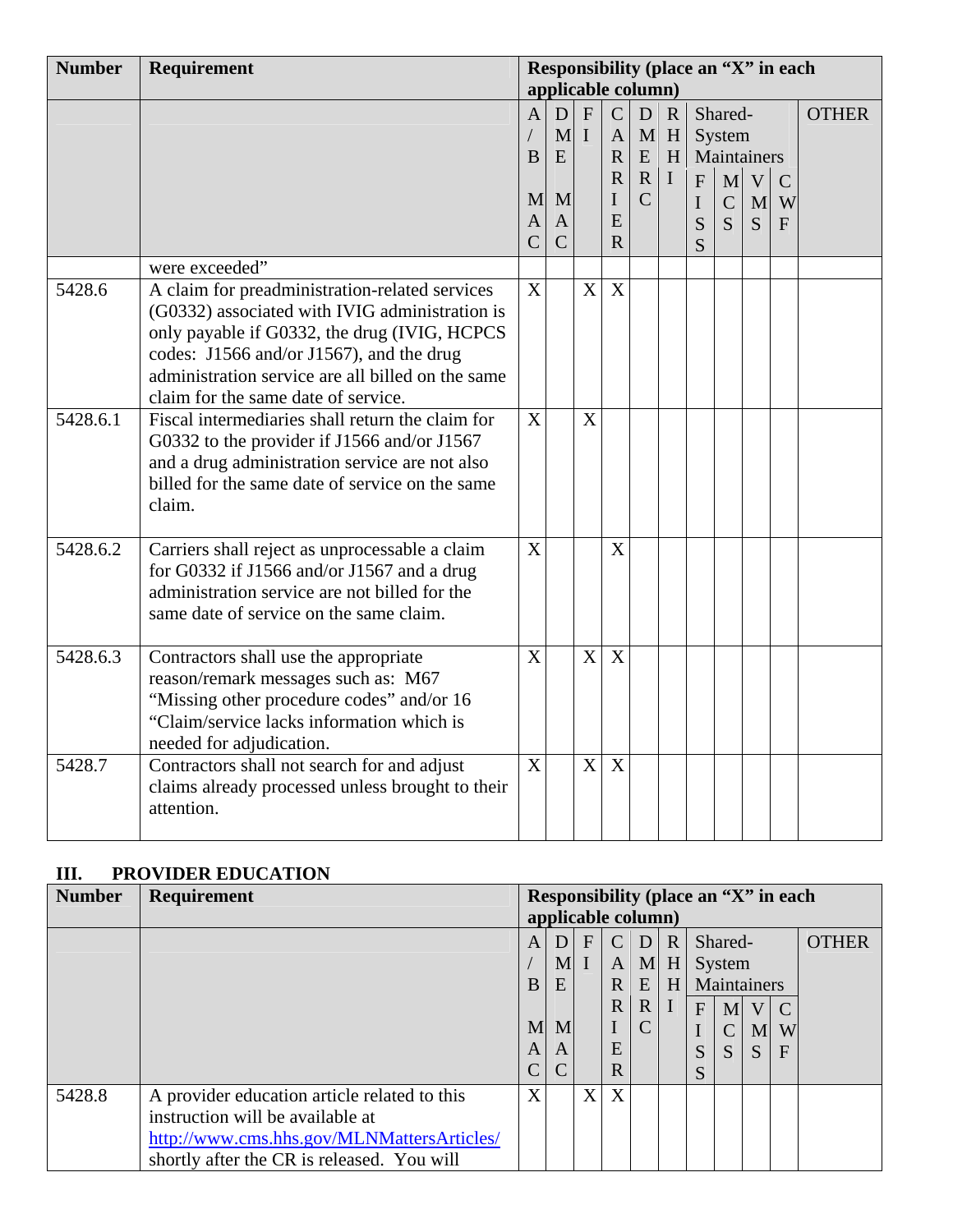| <b>Number</b> | Requirement                                                                                                                                                                                                                                                                                                                                                                                                                                                                                                                                                                                                                                             | Responsibility (place an "X" in each |                |              |              |                |              |              |                |   |               |              |
|---------------|---------------------------------------------------------------------------------------------------------------------------------------------------------------------------------------------------------------------------------------------------------------------------------------------------------------------------------------------------------------------------------------------------------------------------------------------------------------------------------------------------------------------------------------------------------------------------------------------------------------------------------------------------------|--------------------------------------|----------------|--------------|--------------|----------------|--------------|--------------|----------------|---|---------------|--------------|
|               |                                                                                                                                                                                                                                                                                                                                                                                                                                                                                                                                                                                                                                                         | applicable column)                   |                |              |              |                |              |              |                |   |               |              |
|               |                                                                                                                                                                                                                                                                                                                                                                                                                                                                                                                                                                                                                                                         | A                                    | D              | $\mathbf{F}$ | $\mathsf{C}$ | D              | $\mathbf R$  |              | Shared-        |   |               | <b>OTHER</b> |
|               |                                                                                                                                                                                                                                                                                                                                                                                                                                                                                                                                                                                                                                                         |                                      | M <sub>l</sub> | $\mathbf{I}$ | $\mathbf{A}$ | M              | H            |              | System         |   |               |              |
|               |                                                                                                                                                                                                                                                                                                                                                                                                                                                                                                                                                                                                                                                         | B                                    | E              |              | $\mathbf R$  | ${\bf E}$      | H            |              | Maintainers    |   |               |              |
|               |                                                                                                                                                                                                                                                                                                                                                                                                                                                                                                                                                                                                                                                         |                                      |                |              | $\mathbf R$  | $\mathbf R$    | $\mathbf{I}$ | $\mathbf{F}$ | M              | V | $\mathcal{C}$ |              |
|               |                                                                                                                                                                                                                                                                                                                                                                                                                                                                                                                                                                                                                                                         | M <sub>l</sub>                       | M              |              |              | $\overline{C}$ |              | I            | $\mathbf C$    | M | W             |              |
|               |                                                                                                                                                                                                                                                                                                                                                                                                                                                                                                                                                                                                                                                         | A                                    | A              |              | E            |                |              | S            | $\overline{S}$ | S | F             |              |
|               |                                                                                                                                                                                                                                                                                                                                                                                                                                                                                                                                                                                                                                                         | $\overline{C}$                       | $\mathsf{C}$   |              | $\mathbf{R}$ |                |              | S            |                |   |               |              |
|               | receive notification of the article release via the<br>established "MLN Matters" listserv.<br>Contractors shall post this article, or a direct<br>link to this article, on their Web site and include<br>information about it in a listsery message within<br>one week of the availability of the provider<br>education article. In addition, the provider<br>education article shall be included in your next<br>regularly scheduled bulletin. Contractors are<br>free to supplement MLN Matters articles with<br>localized information that would benefit their<br>provider community in billing and<br>administering the Medicare program correctly. |                                      |                |              |              |                |              |              |                |   |               |              |

## **IV. SUPPORTING INFORMATION**

#### **A. For any recommendations and supporting information associated with listed requirements, use the box below:**

*Use "Should" to denote a recommendation.* 

| <b>X-Ref</b>       | Recommendations or other supporting information: |
|--------------------|--------------------------------------------------|
| <b>Requirement</b> |                                                  |
| <b>Number</b>      |                                                  |
|                    |                                                  |

#### **B. For all other recommendations and supporting information, use the space below:**

## **V. CONTACTS**

#### **Pre-Implementation Contact(s):**

Policy Issues:

For physicians, Kimberly Neuman, ([kimberly.neuman@cms.hhs.gov](mailto:kimberly.neuman@cms.hhs.gov)) 410-786-4569 For hospital outpatient departments, Rebecca Kane, [\(rebecca.kane@cms.hhs.gov\)](mailto:rebecca.kane@cms.hhs.gov) 410-786-1589

Claims Processing:

For physicians, Yvette Cousar, [\(yvette.cousar@cms.hhs.gov\)](mailto:yvette.cousar@cms.hhs.gov) 410-786-2160 For hospitals, Cindy Murphy, [\(cindy.murphy@cms.hhs.gov](mailto:cindy.murphy@cms.hhs.gov)) 410-786-5733

#### **Post-Implementation Contact(s):**